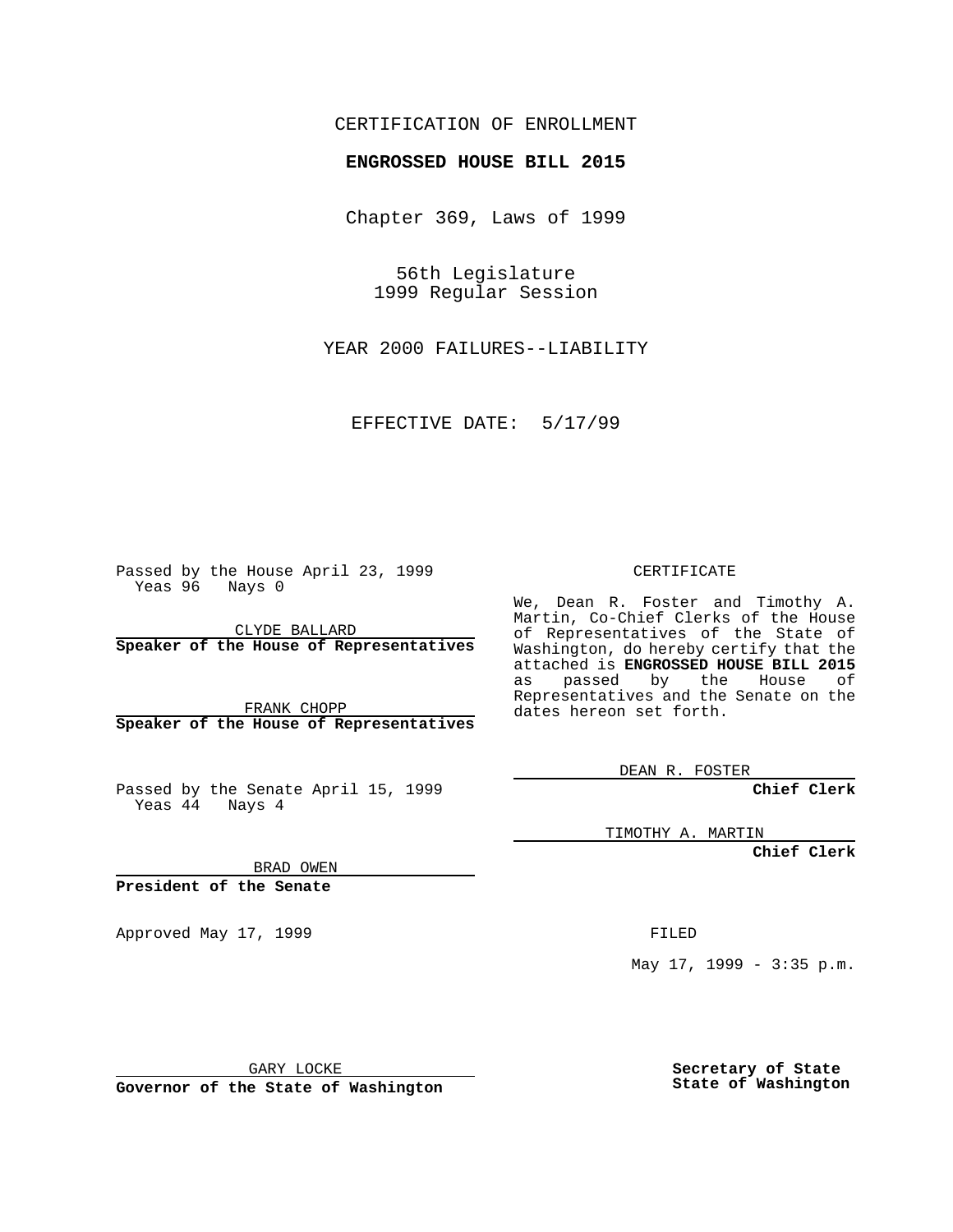## **ENGROSSED HOUSE BILL 2015** \_\_\_\_\_\_\_\_\_\_\_\_\_\_\_\_\_\_\_\_\_\_\_\_\_\_\_\_\_\_\_\_\_\_\_\_\_\_\_\_\_\_\_\_\_\_\_

\_\_\_\_\_\_\_\_\_\_\_\_\_\_\_\_\_\_\_\_\_\_\_\_\_\_\_\_\_\_\_\_\_\_\_\_\_\_\_\_\_\_\_\_\_\_\_

### AS AMENDED BY THE SENATE

Passed Legislature - 1999 Regular Session

#### **State of Washington 56th Legislature 1999 Regular Session**

**By** Representatives Radcliff, Wolfe, Lambert, Romero, DeBolt, Morris, Constantine, Ruderman, D. Schmidt, Crouse, Carrell, Poulsen, Miloscia and Rockefeller; by request of Department of General Administration and Department of Information Services

Read first time 02/12/1999. Referred to Committee on Judiciary.

 AN ACT Relating to restricting liability for harm caused by incorrectly calculated or interpreted dates associated with year 2000 date-changes processed by electronic computing devices; adding a new section to chapter 4.22 RCW; adding a new section to chapter 4.24 RCW; adding a new section to chapter 48.18 RCW; adding a new section to chapter 51.04 RCW; adding a new section to chapter 82.32 RCW; adding a new section to chapter 84.56 RCW; providing expiration dates; and declaring an emergency.

BE IT ENACTED BY THE LEGISLATURE OF THE STATE OF WASHINGTON:

 NEW SECTION. **Sec. 1.** A new section is added to chapter 4.22 RCW to read as follows:

 (1) The definitions in this section apply throughout this section and sections 2 through 5 of this act.

 (a) "Agency" means any state or local government board, commission, bureau, committee, department, institution, division, or tribunal in the legislative, executive, or judicial branch, including elective and legislative offices, institutions of higher education created and supported by state government, counties, cities, towns, special purpose districts, local service districts, municipal corporations, quasi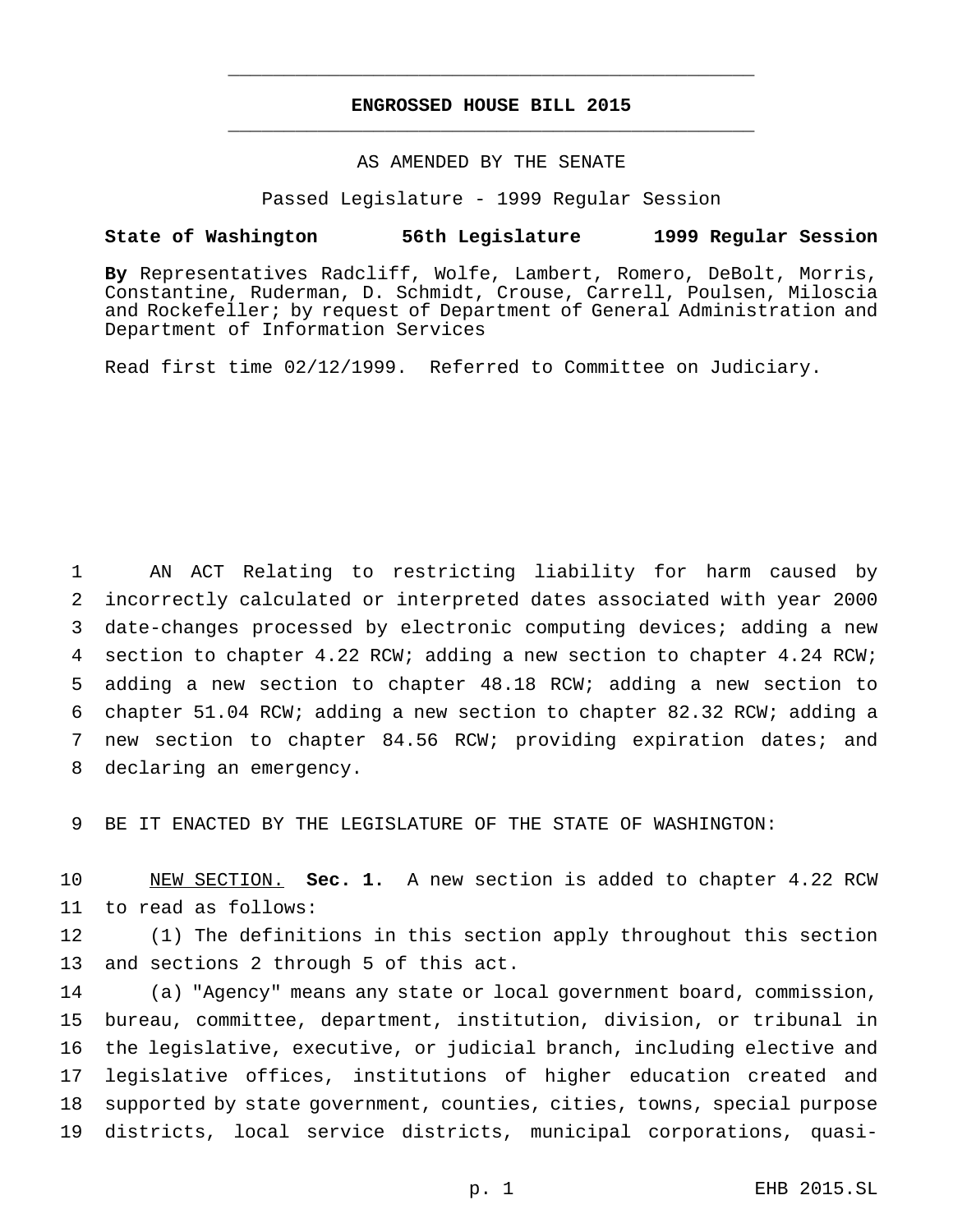municipal corporations, and political subdivisions of such agencies and corporations, and any officer, employee, or agent of these entities acting within the scope of the officer, employee, or agent's employment or duties. "Agency" does not include municipal electric or gas utilities formed under Title 35 RCW or electric public utility districts formed under Title 54 RCW.

 (b) "Electric cooperative utility" means any nonprofit, member- owned cooperative organized under chapter 23.86 RCW and engaged in the business of distributing electric energy in the state.

 (c) "Electric mutual utility" means any nonprofit, member-owned corporation or association organized under chapter 24.06 RCW and engaged in the business of distributing electric energy in the state. (d) "Electronic computing device" means any computer hardware or software, computer chip, embedded chip, process control equipment, or other information system used to capture, store, manipulate, or process data, or that controls, monitors, or assists in the operation of physical apparatus that is not primarily used as a computer, but that relies on automation or digital technology to function, including but not limited to vehicles, vessels, buildings, structures, facilities, elevators, medical equipment, traffic signals, factory machinery, and the like.

 (e) "Public service provider" means any municipal electric or gas utility formed under Title 35 RCW, electric public utility district formed under Title 54 RCW, electrical company, as defined in RCW 80.04.010, gas company, as defined in RCW 80.04.010, electric cooperative utility, and electric mutual utility.

 (f) "Year 2000 failure" means with respect to an electronic computing device, a computing failure that prevents such electronic computing device from accurately interpreting, producing, computing, generating, accounting for, processing, calculating, comparing, or sequencing date or time data from, into, or between the years 1999 and 2000, or with regard to leap year calculations.

 (2) In any action against an agency or public service provider, whether based in tort, contract, or otherwise, for damages caused in whole or in part by computational or interpretive errors generated by an electronic computing device in connection with a year 2000 failure: (a) Any liability shall be several, not joint, and the liability shall be determined as a percentage of fault in a manner consistent with RCW 4.22.070; and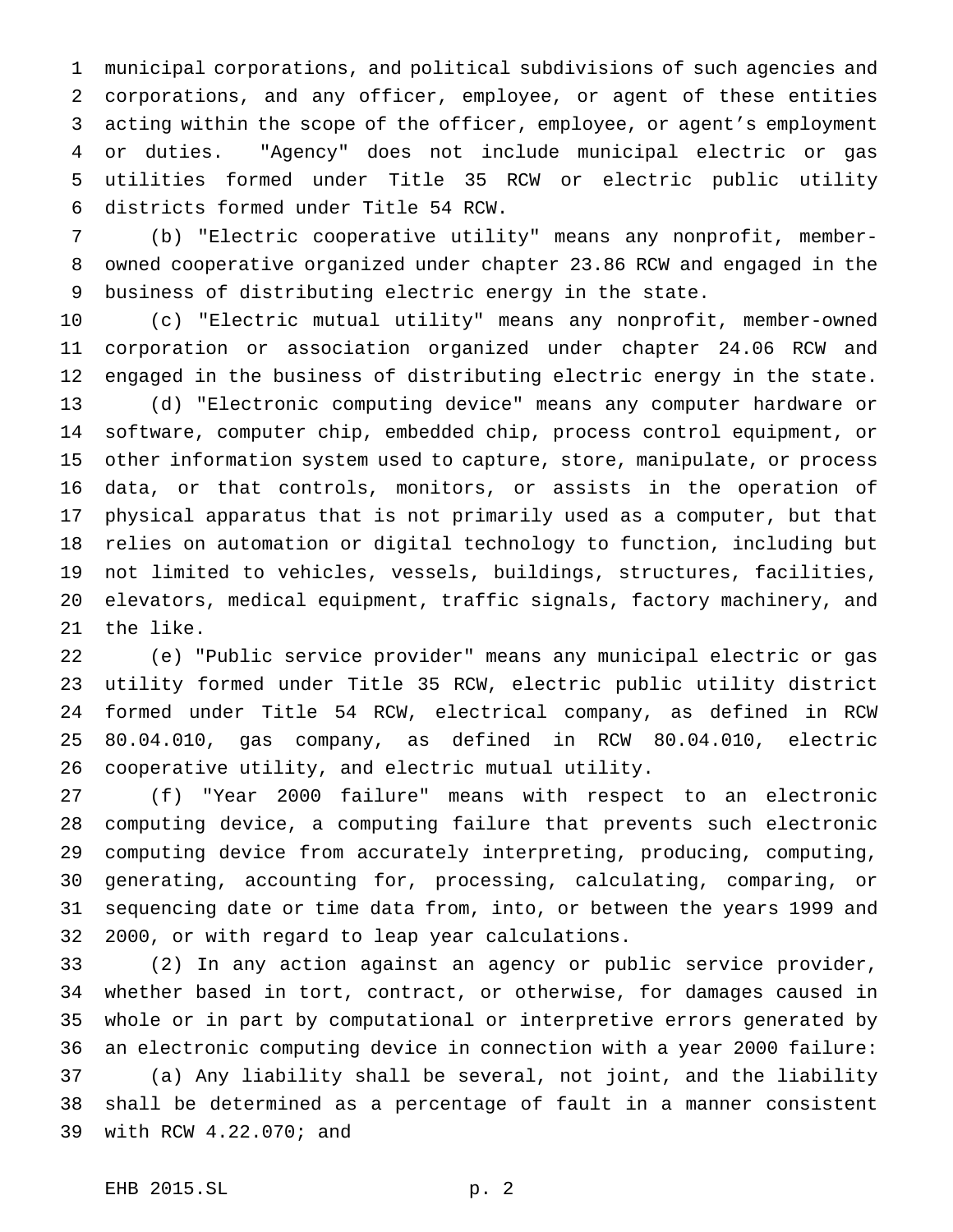(b) Agencies as defined in this section shall have no liability for the first one hundred dollars of damages per claimant that would otherwise be owed by the agency.

 (3) This section shall not apply to any action for damages arising from bodily personal injury, or to wrongful death and survival actions under chapter 4.20 RCW or RCW 4.24.010.

 (4) This section does not apply to any claim or cause of action filed after December 31, 2003.

(5) This section expires December 31, 2009.

 NEW SECTION. **Sec. 2.** A new section is added to chapter 4.24 RCW to read as follows:

 (1) A person has an affirmative defense to any claim or action, based on a contract, brought against the person if he or she establishes that:

 (a) The default, failure to pay, breach, omission, or other violation that is the basis of the claim against him or her was caused, in whole or in part, by a year 2000 failure associated with an electronic computing device;

 (b) The year 2000 failure being asserted was not proximately caused by a failure of the person to update an electronic computing device, that is under his or her dominion or control, to be year 2000 22 compliant; and

 (c) If it were not for the year 2000 failure, the person would have been able to satisfy the contractual obligation that was the basis of the claim.

 (2) If an affirmative defense as set forth in subsection (1) of this section is established, then the person or entity making the claim may not reassert the claim against which the affirmative defense was asserted for a period of thirty days from the date on which the court dismissed the case as a result of the affirmative defense. Any statute of limitations applicable to the claim shall be tolled for forty-five days upon the dismissal of the case under this section.

 (3) The dismissal of an action as the result of the affirmative defense under this section does not impair, extinguish, discharge, satisfy, or otherwise affect the underlying obligation that is the basis of the claim against which the affirmative defense was asserted. However, the ability of a party to bring the claim based upon the obligation is delayed as set forth in subsection (2) of this section.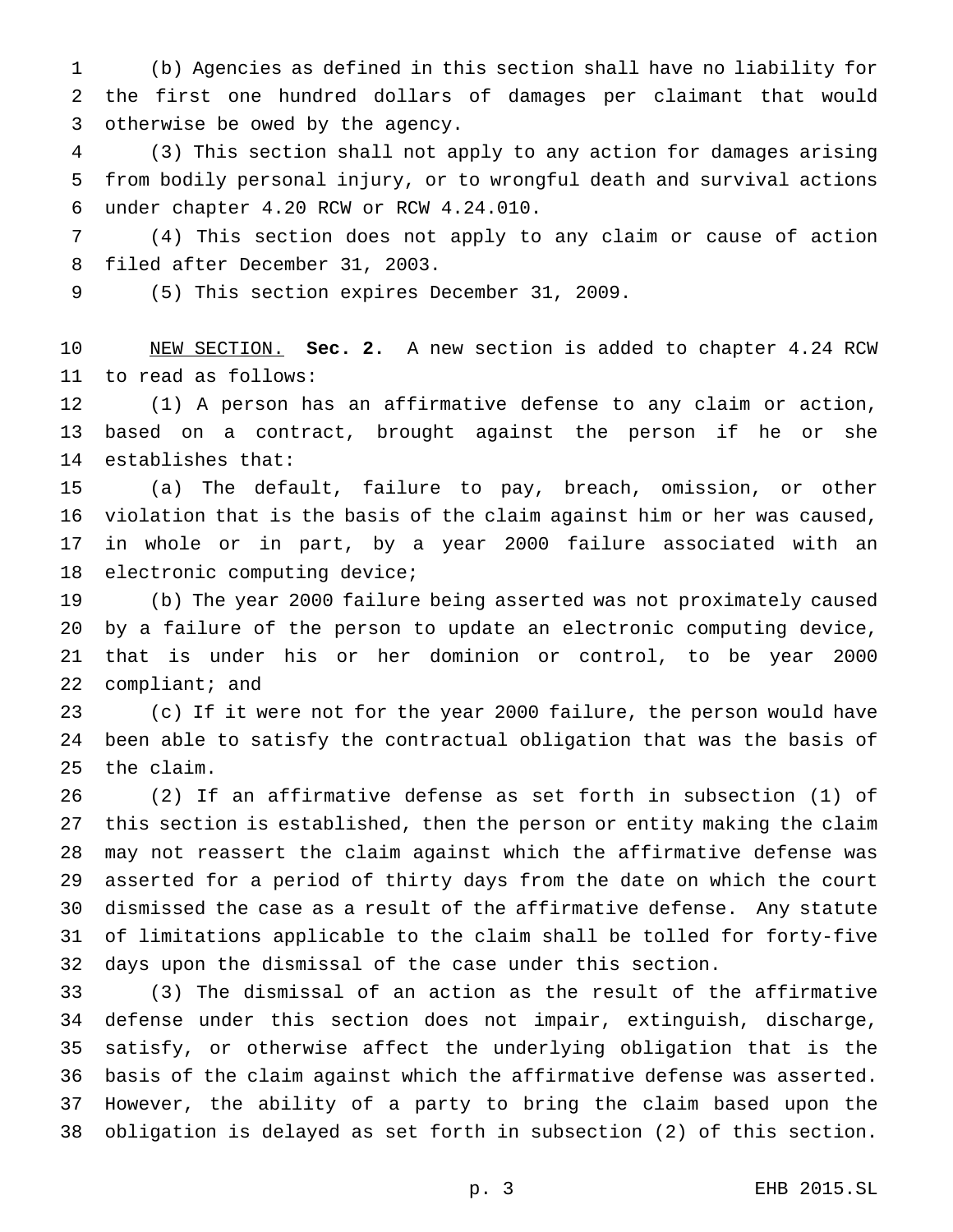(4) A person who has established an affirmative defense as set forth in subsection (1) of this section may dispute directly with a credit reporting agency operating in this state any item of information in the person's consumer file relating to the subject of the affirmative defense. The dispute shall be filed in accordance with RCW 19.182.090(6). If requested by the person under this subsection (4), the credit reporting agency shall furnish a statement, made in accordance with RCW 19.182.090(7), to the person and include the statement in the person's consumer file. The credit reporting agency may not charge the person a fee for the inclusion of this statement in the person's consumer file.

 (5)(a) The definitions in section 1 of this act apply to this section unless the context clearly requires otherwise.

 (b) As used in this section, unless the context clearly requires otherwise, "person" means a natural person or a small business as defined in RCW 19.85.020.

 (6) This section does not affect those transactions upon which a default has occurred before any disruption of financial or data transfer operations attributable to a year 2000 failure.

 (7) This section does not apply to or affect any contract that specifically provides for a year 2000 failure.

 (8) This section does not apply to any claim or cause of action filed after December 31, 2003.

(9) This section expires December 31, 2006.

 NEW SECTION. **Sec. 3.** A new section is added to chapter 48.18 RCW to read as follows:

 (1) An insurer shall reinstate back to the effective date of cancellation, with no penalties or interest, any personal lines insurance policy, subject to this chapter, that was canceled for nonpayment of premium, if the named insured:

 (a) Provides notice to the insurer, no later than ten days after the effective date of cancellation, that the failure to pay the premium due for the insurance policy is caused by a year 2000 failure associated with an electronic computing device that is not under the named insured's dominion or control;

 (b) Establishes that a year 2000 failure occurred and that if it were not for the year 2000 failure, the named insured would have been 38 able to pay the premium due in a timely manner;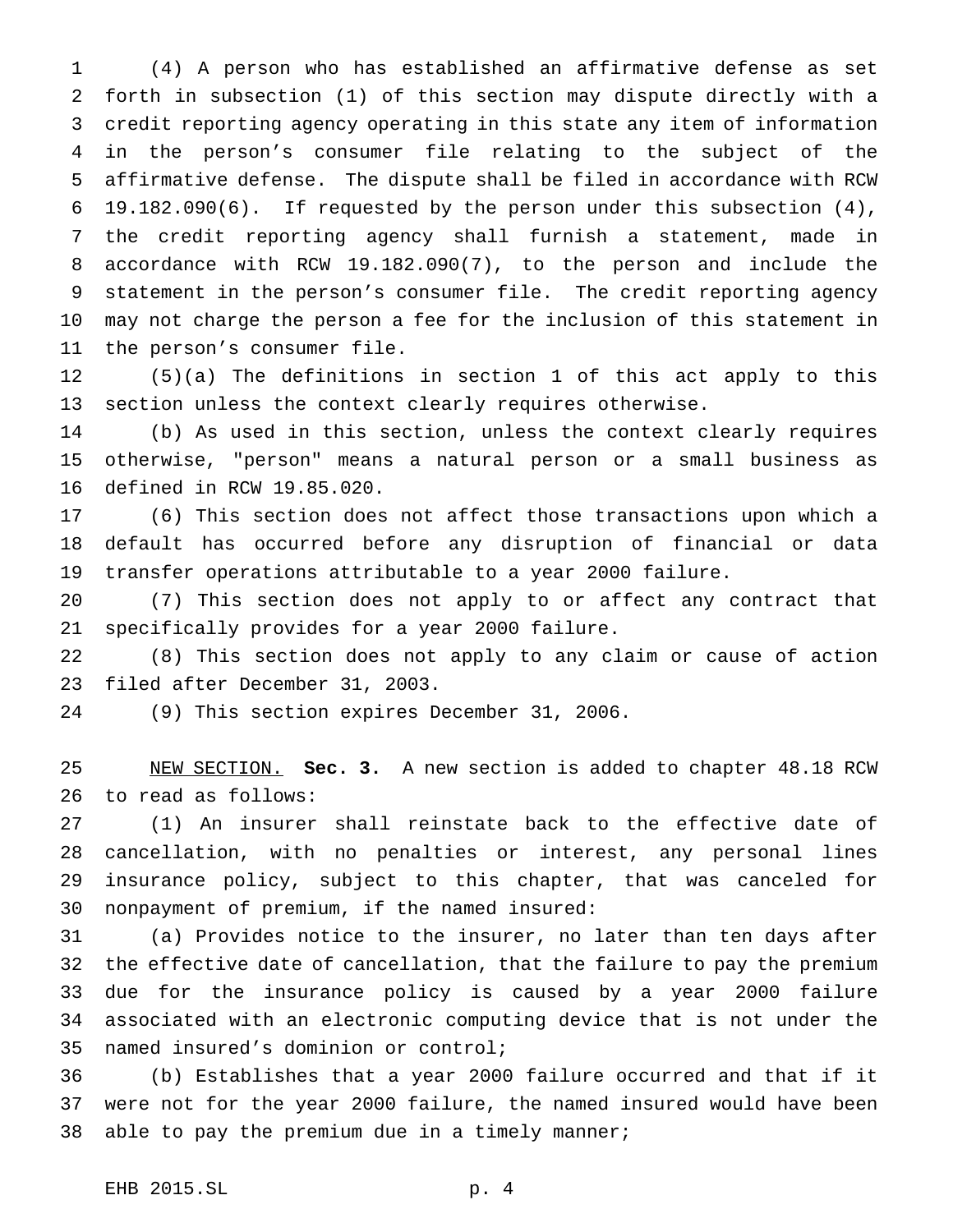(c) Makes a premium payment to bring the insurance policy current as soon as possible, but no later than ten days after the year 2000 failure has been corrected or reasonably should have been corrected.

 (2) If the named insured fails to pay the premium due within ten days after the year 2000 failure has been corrected or reasonably should have been corrected, the insurer's previous notice of cancellation for nonpayment of premium remains effective.

 (3)(a) The definitions in section 1 of this act apply to this section unless the context clearly requires otherwise.

 (b) As used in this section, unless the context clearly requires otherwise, "named insurer" means a natural person or a small business as defined in RCW 19.85.020.

 (4) This section does not effect the cancellation of any insurance policy that is unrelated to a year 2000 failure, or occurs before any disruption of financial or data transfer operations attributable to the year 2000 failure.

 (5) This section does not apply to any claim or cause of action filed after December 31, 2003.

(6) This section expires December 31, 2006.

 NEW SECTION. **Sec. 4.** A new section is added to chapter 51.04 RCW to read as follows:

 (1) No interest or penalties shall be imposed on any employer because of the failure to pay any premium required by this title to be made to the state treasury for the accident fund, the medical aid fund, the supplemental pension fund, or any other fund created under this title if the employer establishes that:

 (a) The failure to pay was caused, in whole or in part, by a year 2000 failure associated with an electronic computing device;

 (b) The year 2000 failure being asserted was not proximately caused by a failure of the employer to update an electronic computing device, that is under his or her dominion or control, to be year 2000 compliant; and

 (c) If it were not for the year 2000 failure, the employer would have been able to satisfy the payment of premiums in a timely manner. Payment of such premiums shall be made within thirty days after the year 2000 failure has been corrected or reasonably should have been corrected.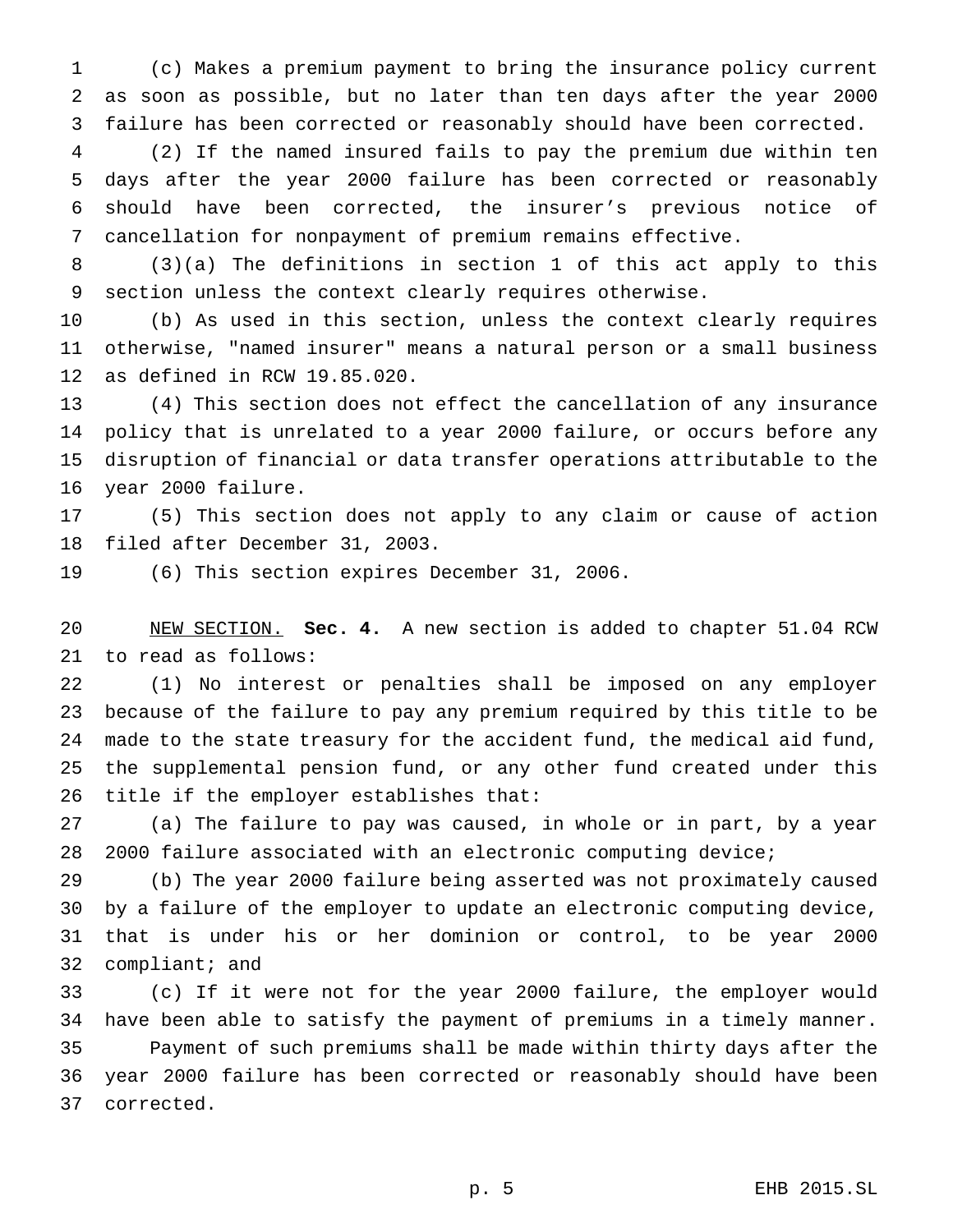(2)(a) The definitions in section 1 of this act apply to this section unless the context clearly requires otherwise.

 (b) As used in this section, unless the context clearly requires otherwise, "employer" means a natural person or a small business as defined in RCW 19.85.020.

 (3) This section does not affect those transactions upon which a default has occurred before any disruption of financial or data transfer operations attributable to a year 2000 failure.

 (4) This section does not apply to any claim or cause of action filed after December 31, 2003.

(5) This section expires December 31, 2006.

 NEW SECTION. **Sec. 5.** A new section is added to chapter 82.32 RCW to read as follows:

 (1) Notwithstanding any other provision in this chapter, no interest or penalties may be imposed on any person because of the failure to pay excise taxes on or before the date due for payment if the person establishes that:

 (a) The failure to pay was caused, in whole or in part, by a year 2000 failure associated with an electronic computing device;

 (b) The year 2000 failure being asserted was not proximately caused by a failure of the person to update an electronic computing device, that is under his or her dominion or control, to be year 2000 compliant; and

 (c) If it were not for the year 2000 failure, the person would have been able to satisfy the payment of taxes in a timely manner.

 Payment of such taxes shall be made within thirty days after the year 2000 failure has been corrected or reasonably should have been corrected.

 (2)(a) The definitions in section 1 of this act apply to this section unless the context clearly requires otherwise.

 (b) As used in this section, unless the context clearly requires otherwise, "person" means a natural person or a small business as defined in RCW 19.85.020.

 (3) This section does not affect those transactions upon which a default has occurred before any disruption of financial or data transfer operations attributable to a year 2000 failure.

 (4) This section does not apply to any claim or cause of action filed after December 31, 2003.